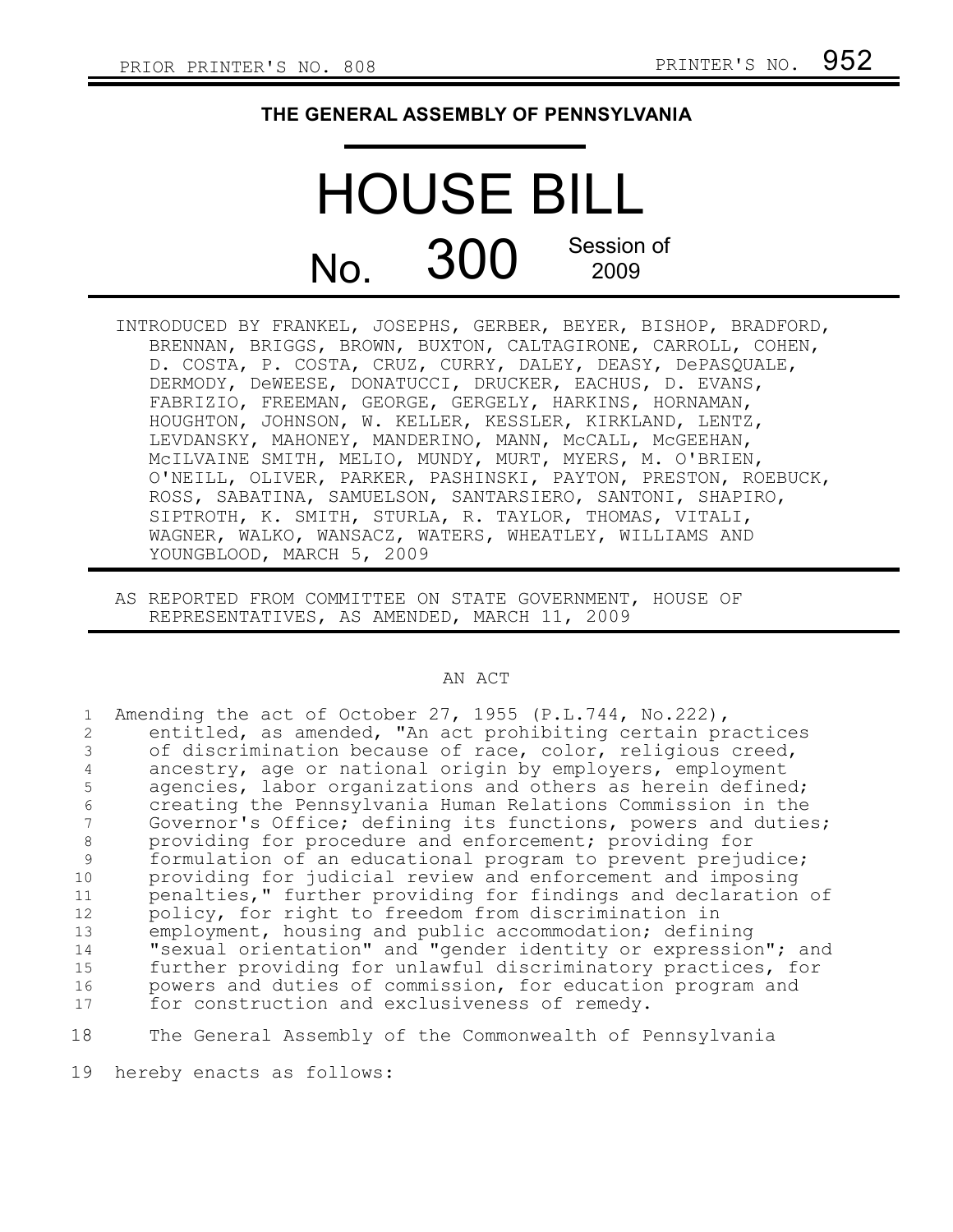Section 1. The title and sections 2 and 3 of the act of October 27, 1955 (P.L.744, No.222), known as the Pennsylvania Human Relations Act, amended December 20, 1991 (P.L.414, No.51), are amended to read: 1 2 3 4

AN ACT

Prohibiting certain practices of discrimination because of race, color, religious creed, ancestry, sexual orientation, gender identity or expression, age or national origin, by employers, employment agencies, labor organizations and others as herein defined; creating the Pennsylvania Human Relations Commission in the Governor's Office; defining its functions, powers and duties; providing for procedure and enforcement; providing for formulation of an educational program to prevent prejudice; providing for judicial review and enforcement and imposing penalties. 6 7 8 9 10 11 12 13 14 15

Section 2. Findings and Declaration of Policy.-- 16

(a) The practice or policy of discrimination against individuals or groups by reason of their race, color, familial status, religious creed, ancestry, sexual orientation, gender identity or expression, age, sex, national origin, handicap or disability, use of guide or support animals because of the blindness, deafness or physical handicap of the user or because the user is a handler or trainer of support or guide animals is a matter of concern of the Commonwealth. Such discrimination foments domestic strife and unrest, threatens the rights and privileges of the inhabitants of the Commonwealth, and undermines the foundations of a free democratic state. The denial of equal employment, housing and public accommodation opportunities because of such discrimination, and the consequent failure to utilize the productive capacities of individuals to 17 18 19 20 21 22 23 24 25 26 27 28 29 30

```
20090HB0300PN0952 - 2 -
```
5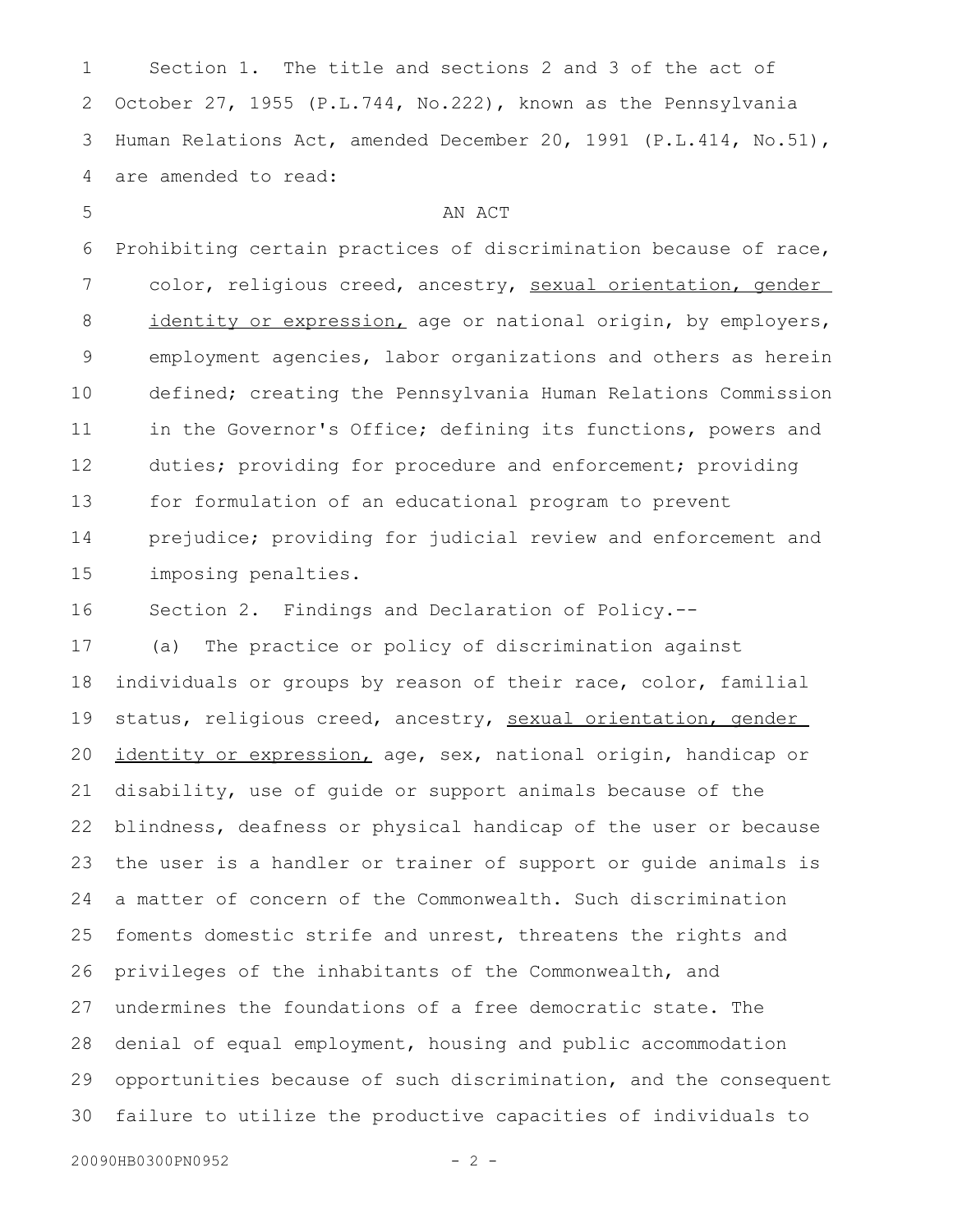their fullest extent, deprives large segments of the population of the Commonwealth of earnings necessary to maintain decent standards of living, necessitates their resort to public relief and intensifies group conflicts, thereby resulting in grave injury to the public health and welfare, compels many individuals to live in dwellings which are substandard, unhealthful and overcrowded, resulting in racial segregation in public schools and other community facilities, juvenile delinquency and other evils, thereby threatening the peace, health, safety and general welfare of the Commonwealth and its inhabitants. 1 2 3 4 5 6 7 8 9 10 11

(b) It is hereby declared to be the public policy of this Commonwealth to foster the employment of all individuals in accordance with their fullest capacities regardless of their race, color, religious creed, ancestry, sexual orientation, gender identity or expression, age, sex, national origin, handicap or disability, use of guide or support animals because of the blindness, deafness or physical handicap of the user or because the user is a handler or trainer of support or guide animals, and to safeguard their right to obtain and hold employment without such discrimination, to assure equal opportunities to all individuals and to safeguard their rights to public accommodation and to secure housing accommodation and commercial property regardless of race, color, familial status, religious creed, ancestry, sexual orientation, gender identity or expression, age, sex, national origin, handicap or disability, use of guide or support animals because of blindness or deafness of the user or because the user is a handler or trainer of guide or support animals. 12 13 14 15 16 17 18 19 20 21 22 23 24 25 26 27 28 29

(c) This act shall be deemed an exercise of the police power 30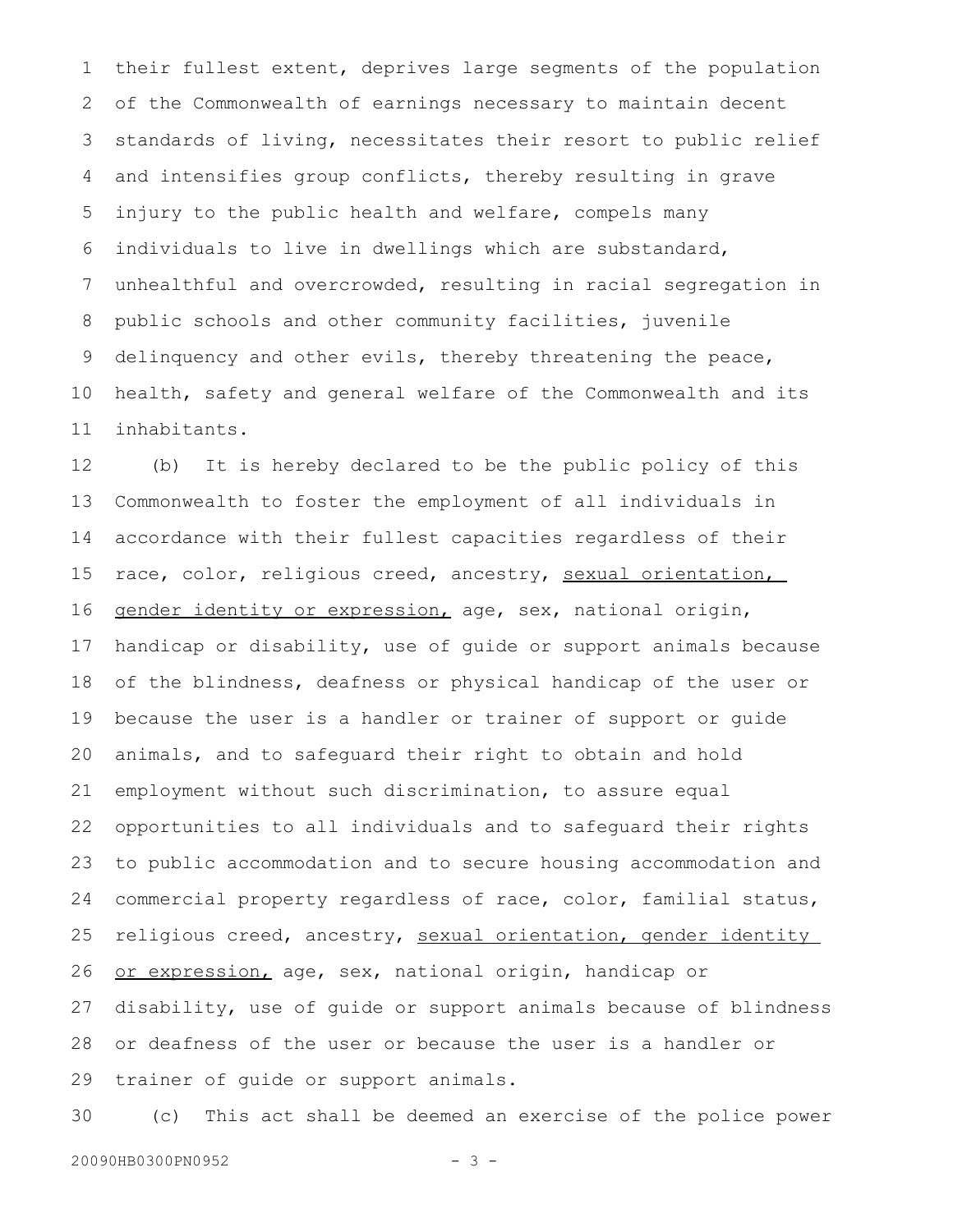of the Commonwealth for the protection of the public welfare, prosperity, health and peace of the people of the Commonwealth of Pennsylvania. 1 2 3

Section 3. Right to Freedom from Discrimination in Employment, Housing and Public Accommodation.--The opportunity for an individual to obtain employment for which he is qualified, and to obtain all the accommodations, advantages, facilities and privileges of any public accommodation and of any housing accommodation and commercial property without discrimination because of race, color, familial status, religious creed, ancestry, sexual orientation, gender identity or expression, handicap or disability, age, sex, national origin, the use of a guide or support animal because of the blindness, deafness or physical handicap of the user or because the user is a handler or trainer of support or guide animals is hereby recognized as and declared to be a civil right which shall be enforceable as set forth in this act. 4 5 6 7 8 9 10 11 12 13 14 15 16 17

Section 2. Section 4(b) of the act, amended December 20, 1991 (P.L.414, No.51), is amended and the section is amended by adding clauses to read: 18 19 20

Section 4. Definitions.--As used in this act unless a different meaning clearly appears from the context: 21 22

\* \* \* 23

(b) The term "employer" includes the Commonwealth or any political subdivision or board, department, commission or school district thereof and any person employing four or more persons within the Commonwealth, but except as hereinafter provided, does not include religious, fraternal, charitable or sectarian corporations or associations, except such corporations or associations supported, in whole or in part, by governmental 24 25 26 27 28 29 30

20090HB0300PN0952 - 4 -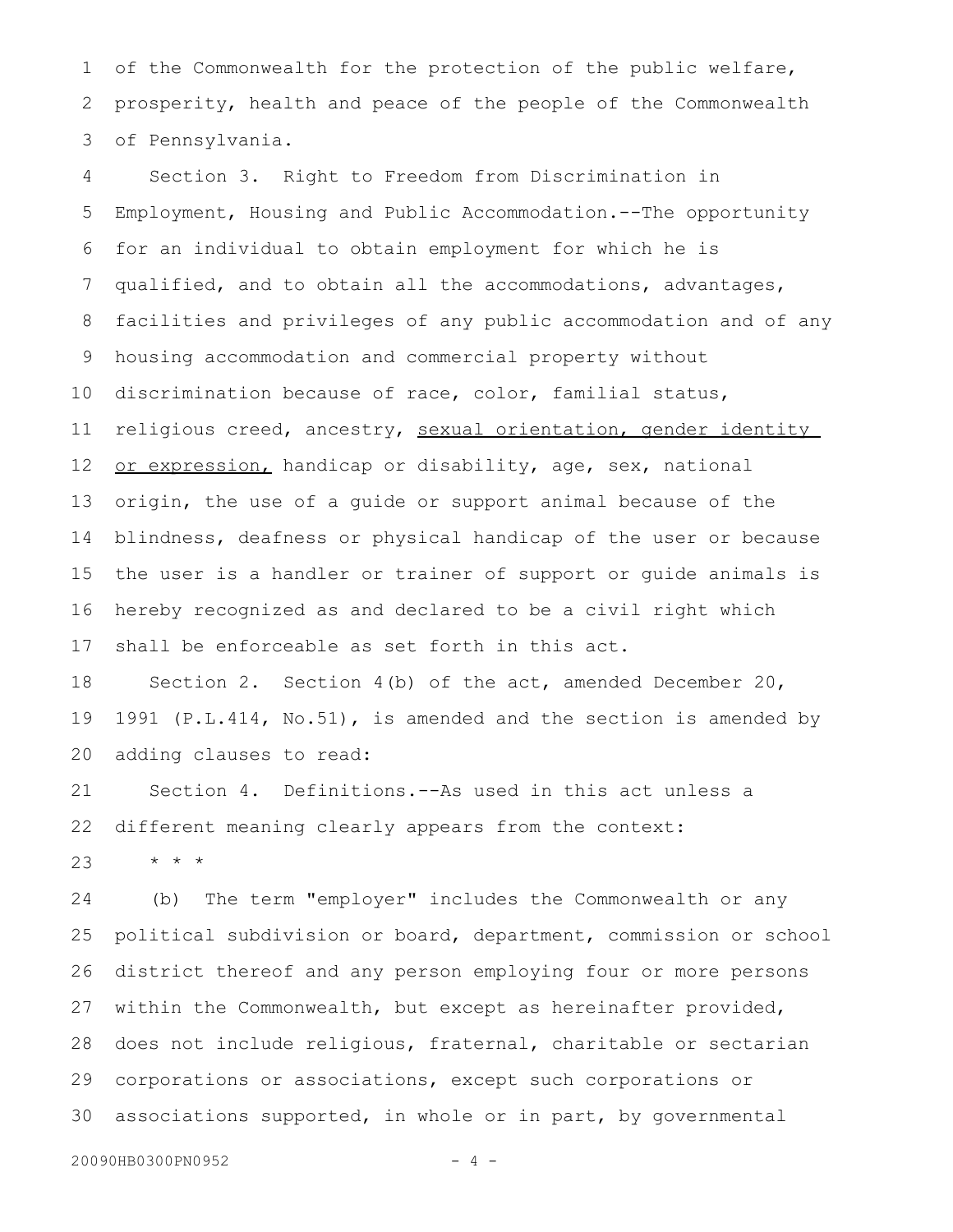appropriations. The term "employer" with respect to discriminatory practices based on race, color, age, sex, national origin, sexual orientation, gender identity or expression or non-job related handicap or disability, includes religious, fraternal, charitable and sectarian corporations and associations employing four or more persons within the Commonwealth. 1 2 3 4 5 6 7

\* \* \* 8

(bb) The term " sexual orientation" means actual or perceived heterosexuality, homosexuality or bisexuality. 9 10

(cc) The term " gender identity or expression" means actual or perceived gender identity, appearance, behavior, expression or physical characteristics whether or not associated with an individual's assigned sex at birth. 11 12 13 14

Section 3. Section  $5(a)$ , (b), (c), (f), (g), (h) and (i) of the act, amended or added December 20, 1991 (P.L.414, No.51), July 12, 1996 (P.L.684, No.117) and June 25, 1997 (P.L.326, No.34), are amended to read: 15 16 17 18

Section 5. Unlawful Discriminatory Practices.--It shall be an unlawful discriminatory practice, unless based upon a bona fide occupational qualification, or in the case of a fraternal corporation or association, unless based upon membership in such association or corporation, or except where based upon applicable security regulations established by the United States or the Commonwealth of Pennsylvania: 19 20 21 22 23 24 25

(a) For any employer because of the race, color, religious creed, ancestry, sexual orientation, gender identity or expression, age, sex, national origin or non-job related handicap or disability or the use of a guide or support animal because of the blindness, deafness or physical handicap of any 26 27 28 29 30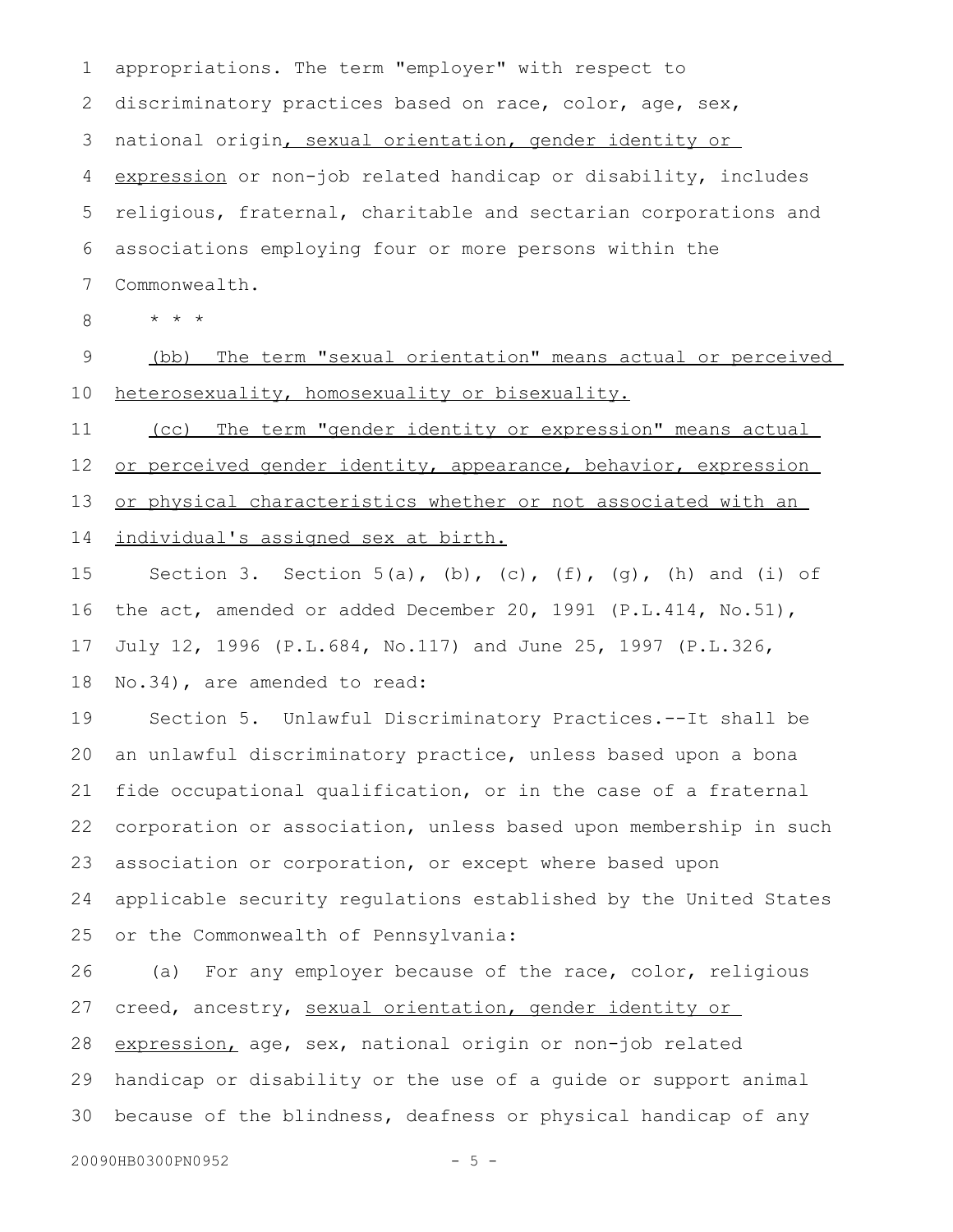individual or independent contractor, to refuse to hire or employ or contract with, or to bar or to discharge from employment such individual or independent contractor, or to otherwise discriminate against such individual or independent contractor with respect to compensation, hire, tenure, terms, conditions or privileges of employment or contract, if the individual or independent contractor is the best able and most competent to perform the services required. The provision of this paragraph shall not apply, to (1) operation of the terms or conditions of any bona fide retirement or pension plan which have the effect of a minimum service requirement, (2) operation of the terms or conditions of any bona fide group or employe insurance plan, (3) age limitations placed upon entry into bona fide apprenticeship programs of two years or more approved by the State Apprenticeship and Training Council of the Department of Labor and Industry, established by the act of July 14, 1961 (P.L.604, No.304), known as "The Apprenticeship and Training Act." Notwithstanding any provision of this clause, it shall not be an unlawful employment practice for a religious corporation or association to hire or employ on the basis of sex in those certain instances where sex is a bona fide occupational qualification because of the religious beliefs, practices, or observances of the corporation, or association. 1 2 3 4 5 6 7 8 9 10 11 12 13 14 15 16 17 18 19 20 21 22 23

(b) For any employer, employment agency or labor organization, prior to the employment, contracting with an independent contractor or admission to membership, to: 24 25 26

(1) Elicit any information or make or keep a record of or use any form of application or application blank containing questions or entries concerning the race, color, religious creed, ancestry, sexual orientation, gender identity or 27 28 29 30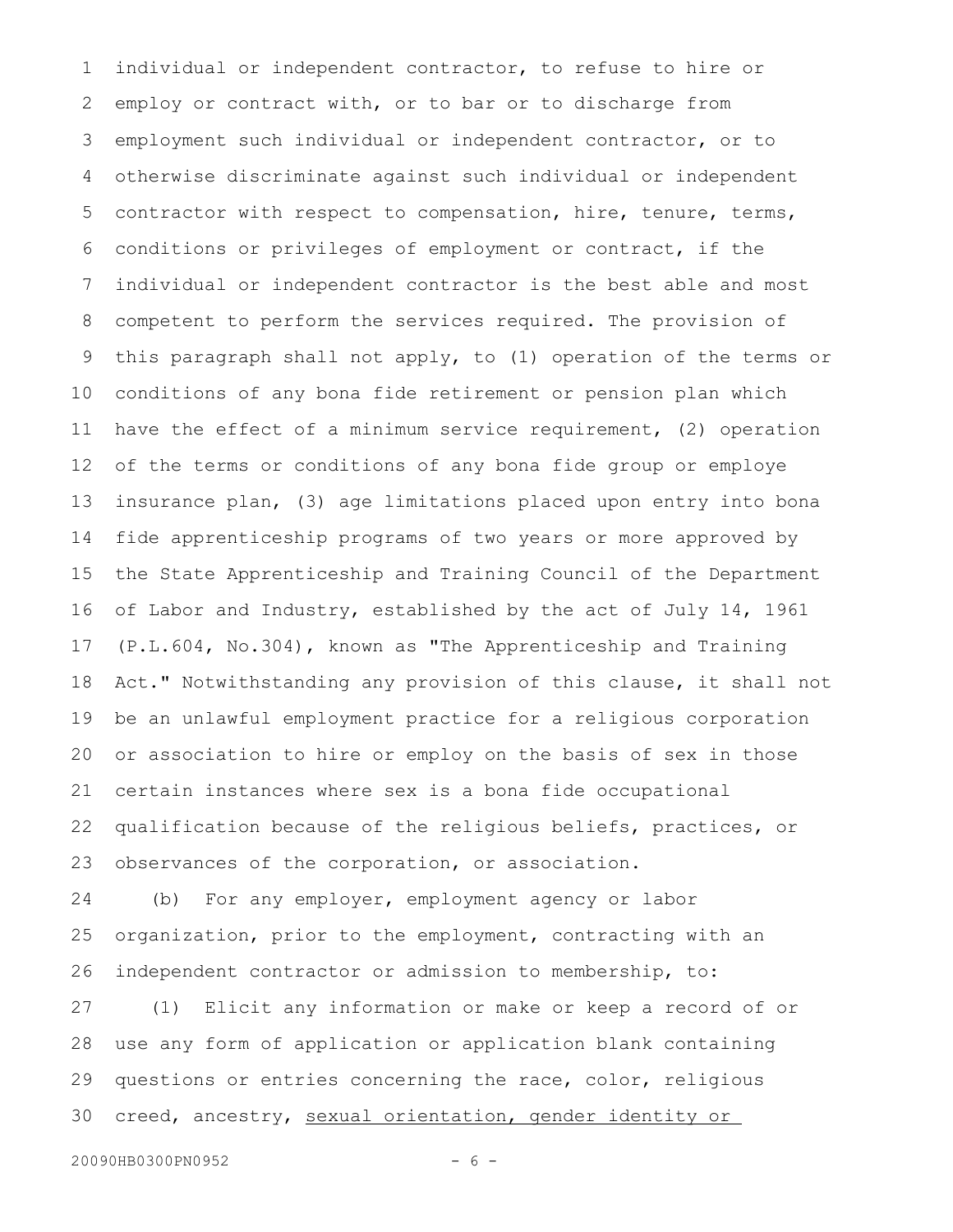expression, age, sex, national origin, past handicap or disability or the use of a guide or support animal because of the blindness, deafness or physical handicap of any applicant for employment or membership. Prior to an offer of employment, an employer may not inquire as to whether an individual has a handicap or disability or as to the severity of such handicap or disability. An employer may inquire as to the individual's ability to perform the essential functions of the employment. (2) Print or publish or cause to be printed or published any notice or advertisement relating to employment or membership indicating any preference, limitation, specification or discrimination based upon race, color, religious creed, ancestry, sexual orientation, gender identity or expression, age, sex, national origin, non-job related handicap or disability or the use of a guide or support animal because of the blindness, deafness or physical handicap of the user. (3) Deny or limit, through a quota system, employment or membership because of race, color, religious creed, ancestry, sexual orientation, gender identity or expression, age, sex, national origin, non-job related handicap or disability, the use of a guide or support animal because of the blindness, deafness or physical handicap of the user or place of birth. (4) Substantially confine or limit recruitment or hiring of individuals, with intent to circumvent the spirit and purpose of 1 2 3 4 5 6 7 8 9 10 11 12 13 14 15 16 17 18 19 20 21 22 23 24

this act, to any employment agency, employment service, labor organization, training school or training center or any other employe-referring source which services individuals who are predominantly of the same race, color, religious creed, ancestry, sexual orientation, gender identity or expression, age, sex, national origin or non-job related handicap or 25 26 27 28 29 30

```
20090HB0300PN0952 - 7 -
```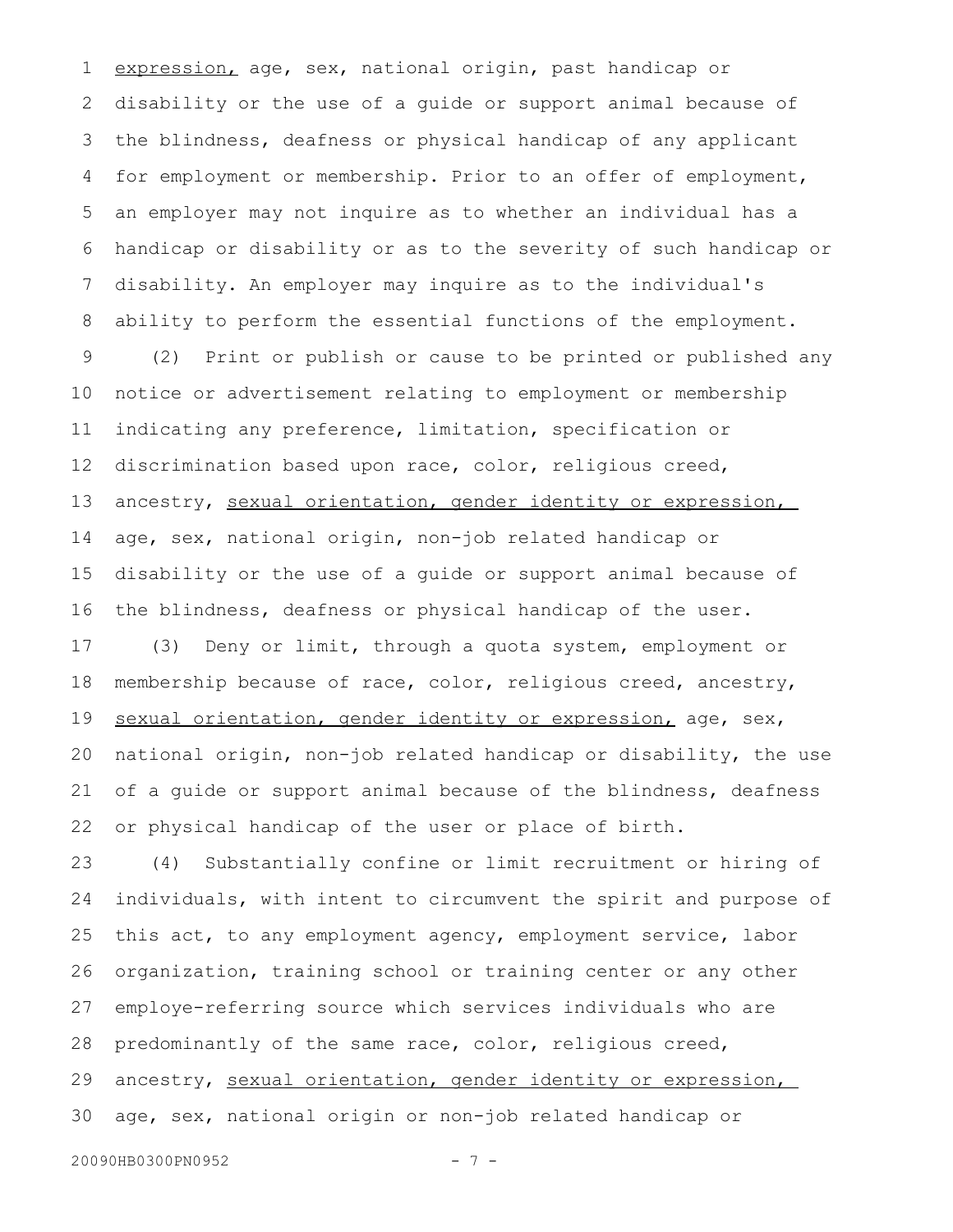disability. 1

(5) Deny employment because of a prior handicap or disability. 2 3

Nothing in clause (b) of this section shall bar any institution or organization for handicapped or disabled persons from limiting or giving preference in employment or membership to handicapped or disabled persons. 4 5 6 7

(c) For any labor organization because of the race, color, religious creed, ancestry, sexual orientation, gender identity or expression, age, sex, national origin, non-job related handicap or disability or the use of a guide or support animal because of the blindness, deafness or physical handicap of any individual to deny full and equal membership rights to any individual or otherwise to discriminate against such individuals with respect to hire, tenure, terms, conditions or privileges of employment or any other matter, directly or indirectly, related to employment. 8 9 10 11 12 13 14 15 16 17

\* \* \* 18

(f) For any employment agency to fail or refuse to classify properly, refer for employment or otherwise to discriminate against any individual because of his race, color, religious creed, ancestry, sexual orientation, gender identity or expression, age, sex, national origin, non-job related handicap or disability or the use of a guide or support animal because of the blindness, deafness or physical handicap of the user. (g) For any individual seeking employment to publish or cause to be published any advertisement which in any manner expresses a limitation or preference as to the race, color, religious creed, ancestry, sexual orientation, gender identity or expression, age, sex, national origin, non-job related 19 20 21 22 23 24 25 26 27 28 29 30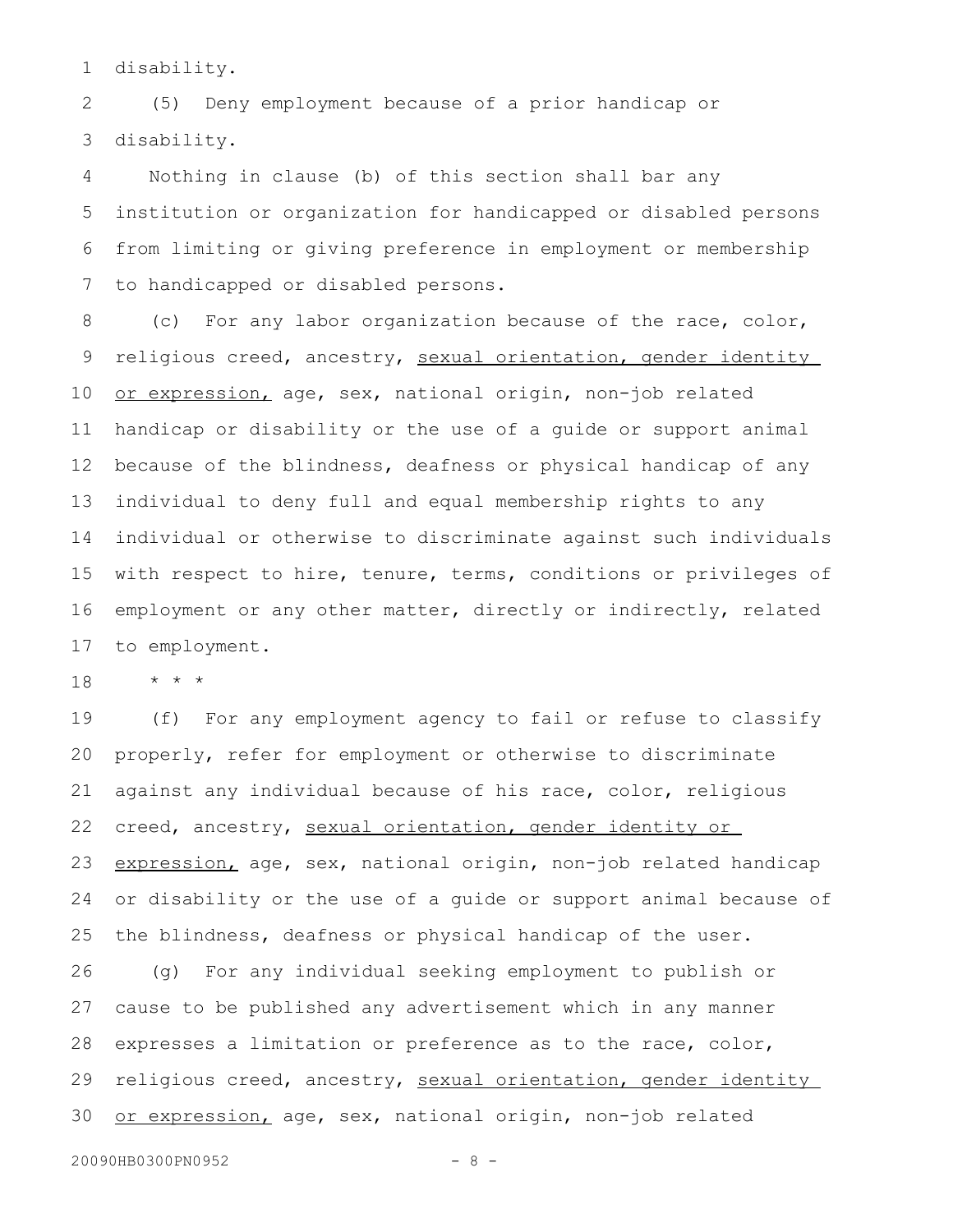handicap or disability or the use of a guide or support animal because of the blindness, deafness or physical handicap of any prospective employer. 1 2 3

(h) For any person to: 4

(1) Refuse to sell, lease, finance or otherwise to deny or withhold any housing accommodation or commercial property from any person because of the race, color, familial status, age, religious creed, ancestry, sexual orientation, gender identity or expression, sex, national origin or handicap or disability of any person, prospective owner, occupant or user of such housing accommodation or commercial property, or to refuse to lease any housing accommodation or commercial property to any person due to use of a guide animal because of the blindness or deafness of the user, use of a support animal because of a physical handicap of the user or because the user is a handler or trainer of support or guide animals or because of the handicap or disability of an individual with whom the person is known to have a relationship or association. 5 6 7 8 9 10 11 12 13 14 15 16 17 18

(1.1) Evict or attempt to evict an occupant of any housing accommodation before the end of the term of a lease because of pregnancy or the birth of a child. 19 20 21

(2) Refuse to lend money, whether or not secured by mortgage or otherwise for the acquisition, construction, rehabilitation, repair or maintenance of any housing accommodation or commercial property or otherwise withhold financing of any housing accommodation or commercial property from any person because of the race, color, familial status, age, religious creed, ancestry, sexual orientation, gender identity or expression, sex, national origin, handicap or disability of any person, the use of a guide or support animal because of the blindness, 22 23 24 25 26 27 28 29 30

```
20090HB0300PN0952 - 9 -
```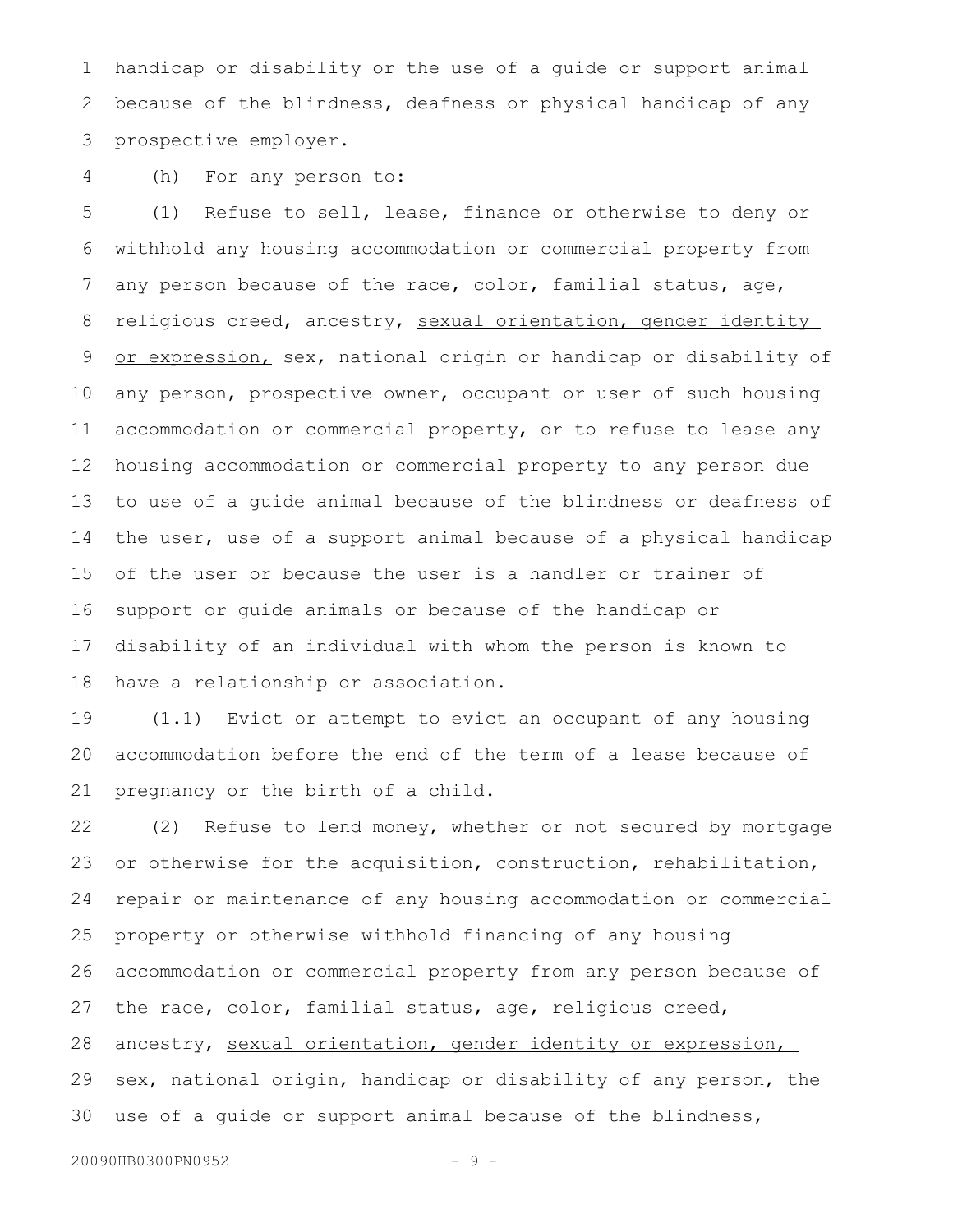deafness or physical handicap of the user or because the user is a handler or trainer of support or guide animals or because of the handicap or disability of an individual with whom the person is known to have a relationship or association. 1 2 3 4

(3) Discriminate against any person in the terms or conditions of selling or leasing any housing accommodation or commercial property or in furnishing facilities, services or privileges in connection with the ownership, occupancy or use of any housing accommodation or commercial property because of the race, color, familial status, age, religious creed, ancestry, sexual orientation, gender identity or expression, sex, national origin, handicap or disability of any person, the use of a guide or support animal because of the blindness, deafness or physical handicap of the user or because the user is a handler or trainer of support or guide animals or because of the handicap or disability of an individual with whom the person is known to have a relationship or association. 5 6 7 8 9 10 11 12 13 14 15 16 17

(3.1) Refuse to permit, at the expense of a person with a handicap, reasonable modifications of existing premises occupied or to be occupied by such person if such modifications may be necessary to afford such person full enjoyment of the premises, except that, in the case of a rental, the landlord may, where it is reasonable to do so, grant permission for a modification if the renter agrees to restore the interior of the premises to the condition that existed before the modification, with reasonable wear and tear excepted. 18 19 20 21 22 23 24 25 26

(3.2) Refuse to make reasonable accommodations in rules, policies, practices or services when such accommodations may be necessary to afford such person equal opportunity to use and enjoy a housing accommodation. 27 28 29 30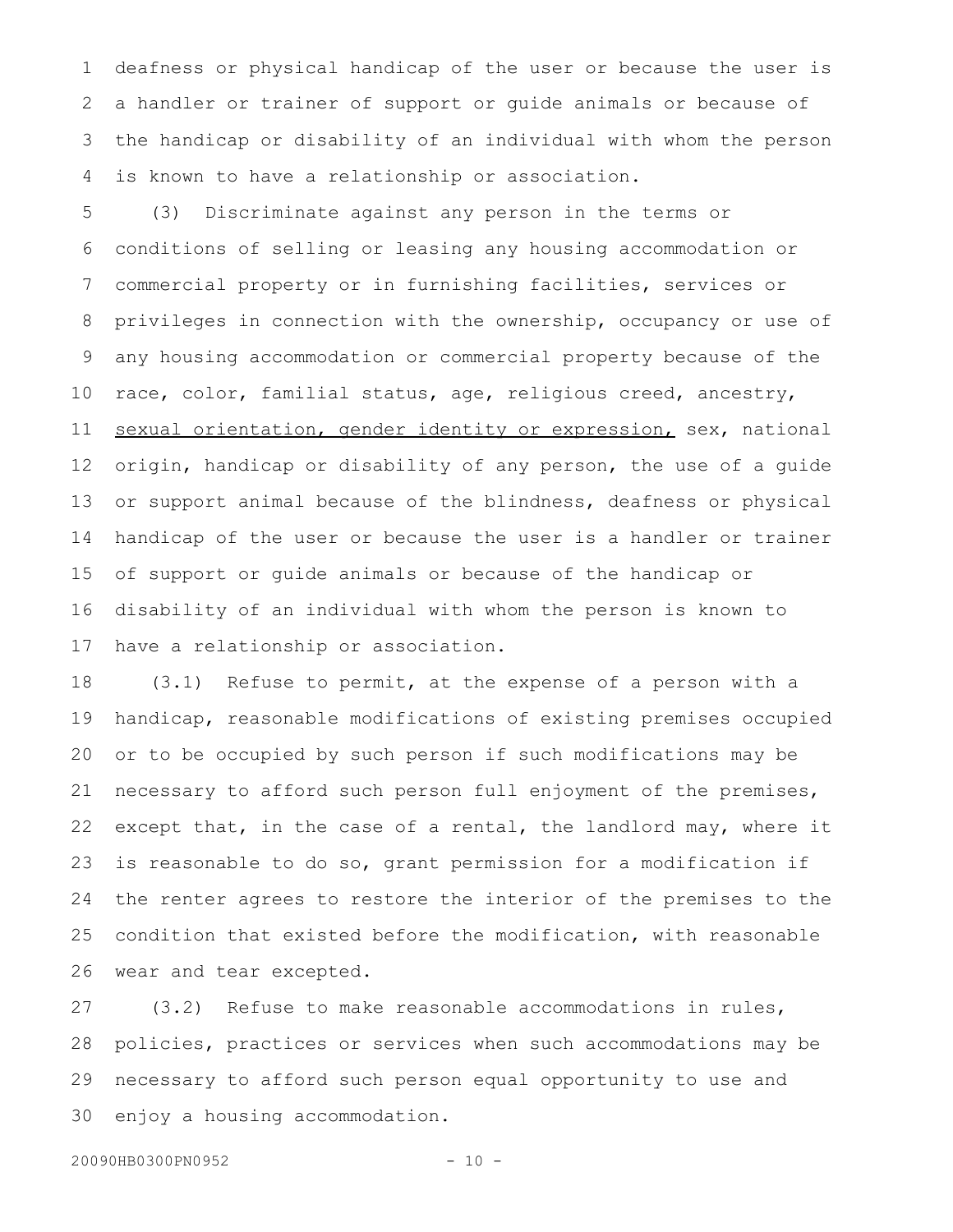(4) Discriminate against any person in the terms or conditions of any loan of money, whether or not secured by mortgage or otherwise for the acquisition, construction, rehabilitation, repair or maintenance of housing accommodation or commercial property because of the race, color, familial status, age, religious creed, ancestry, sexual orientation, gender identity or expression, sex, national origin or handicap or disability of any person, the use of a guide or support animal because of the blindness, deafness or physical handicap of the user or because the user is a handler or trainer of guide or support animals or because of the handicap or disability of an individual with whom the person is known to have a relationship or association. 1 2 3 4 5 6 7 8 9 10 11 12 13

(5) Print, publish or circulate any statement or advertisement: (i) relating to the sale, lease or acquisition of any housing accommodation or commercial property or the loan of money, whether or not secured by mortgage, or otherwise for the acquisition, construction, rehabilitation, repair or maintenance of any housing accommodation or commercial property which indicates any preference, limitation, specification, or discrimination based upon race, color, familial status, age, religious creed, ancestry, sexual orientation, gender identity or expression, sex, national origin, handicap or disability or because of the handicap or disability of an individual with whom the person is known to have a relationship or association, or (ii) relating to the sale, lease or acquisition of any housing accommodation or commercial property which indicates any preference, limitation, specification or discrimination based upon use of a guide or support animal because of the blindness, deafness or physical handicap of the user or because the user is 14 15 16 17 18 19 20 21 22 23 24 25 26 27 28 29 30

20090HB0300PN0952 - 11 -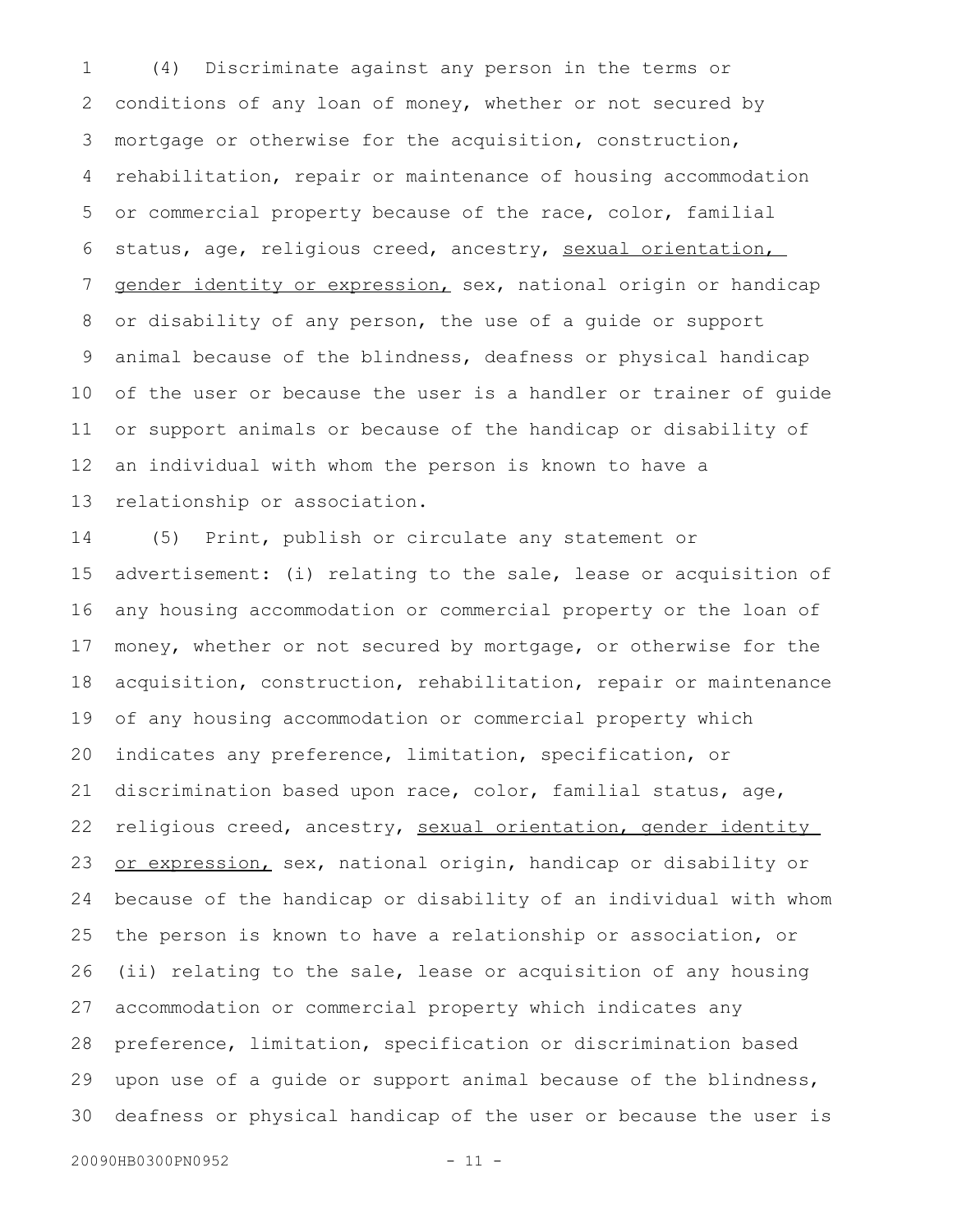a handler or trainer of support or guide animals. 1

(6) Make any inquiry, elicit any information, make or keep any record or use any form of application, containing questions or entries concerning race, color, familial status, age, religious creed, ancestry, sexual orientation, gender identity or expression, sex, national origin, handicap or disability or because of the handicap or disability of an individual with whom the person is known to have a relationship or association in connection with the sale or lease of any housing accommodation or commercial property or loan of any money, whether or not secured by mortgage or otherwise for the acquisition, construction, rehabilitation, repair or maintenance of any housing accommodation or commercial property, or to make any inquiry, elicit any information, make or keep any record or use any form of application, containing questions or entries concerning the use of a guide or support animal because of the blindness, deafness or physical handicap of the user or because the user is a handler or trainer of support or guide animals, in connection with the lease of any housing accommodation or commercial property. 2 3 4 5 6 7 8 9 10 11 12 13 14 15 16 17 18 19 20

(7) Construct, operate, offer for sale, lease or rent or otherwise make available housing or commercial property which is not accessible. 21 22 23

(8) Discriminate in real estate-related transactions, as described by and subject to the following: 24 25

(i) It shall be unlawful for any person or other entity whose business includes engaging in real estate-related transactions to discriminate against any person in making available such a transaction or in the terms or conditions of such a transaction because of race, color, religious creed, 26 27 28 29 30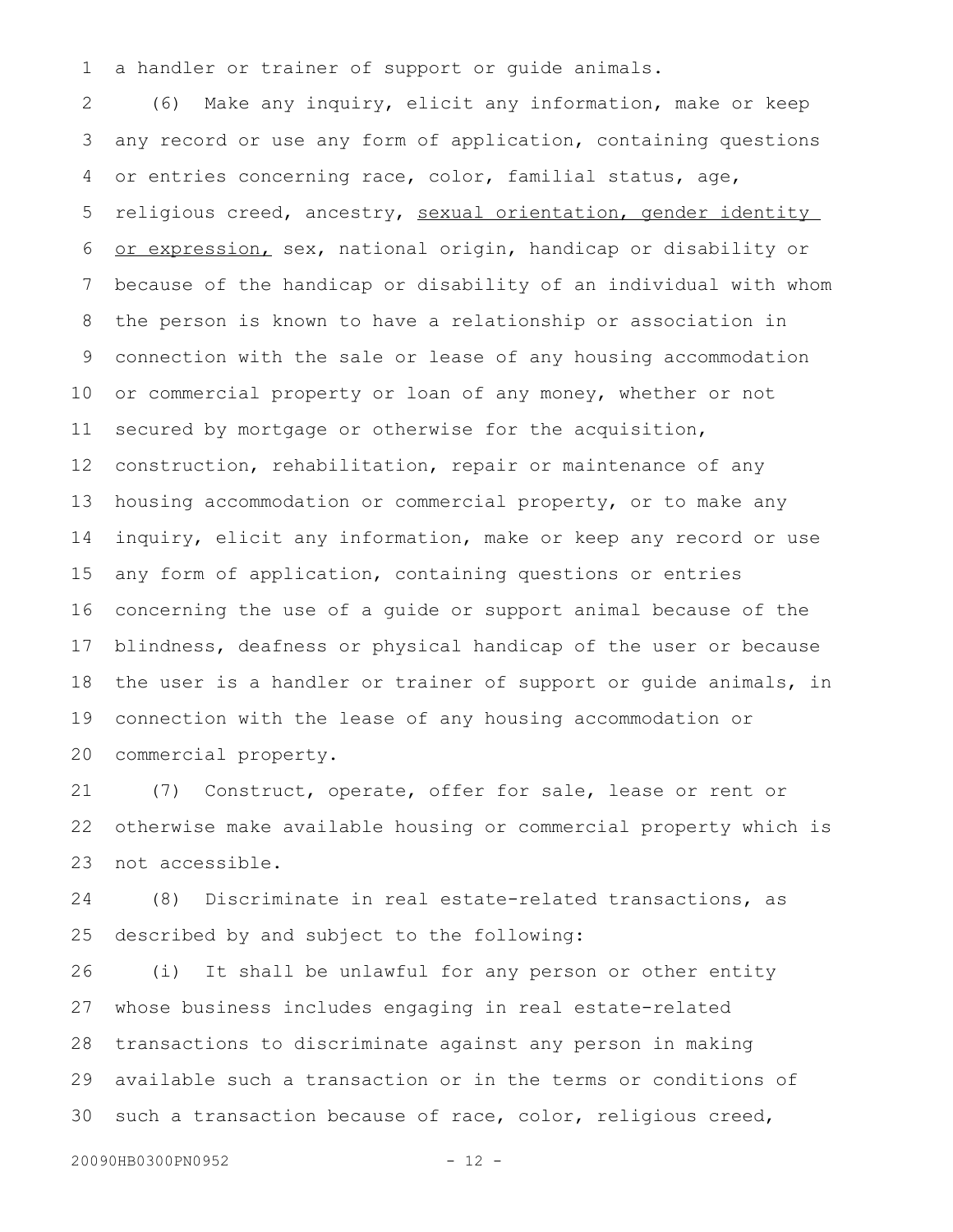ancestry, sexual orientation, gender identity or expression, national origin, sex, age, handicap or disability, use of a guide or support animal because of a physical handicap or because the user is a handler or trainer of guide or support animals or familial status. 1 2 3 4 5

(ii) Nothing in this act prohibits a person engaged in the business of furnishing appraisals of real property to take into consideration factors other than race, color, religious creed, ancestry, sexual orientation, gender identity or expression, national origin, sex, age, handicap or disability, use of a guide or support animal because of a physical handicap or because the user is a handler or trainer of guide or support animals or familial status. 6 7 8 9 10 11 12 13

(9) Nothing in this clause, regarding age or familial status, shall apply with respect to housing for older persons. A person shall not be held personally liable for monetary damages for a violation of this act if the person reasonably relied, in good faith, on the application of the exemption of this subclause. A person may only prove good faith reliance on the application of the exemption of this subclause by proving that at the time of the act complained of all of the following applied: 14 15 16 17 18 19 20 21 22

(i) The person had no actual knowledge that the housing was not eligible for exemption under this subclause. 23 24

(ii) The owner or manager of the housing had stated formally, in writing, that the housing complied with the requirements for exemption under this subclause. 25 26 27

(10) Nothing in this clause shall bar any religious or denominational institution or organization or any charitable or educational organization which is operated, supervised or 28 29 30

20090HB0300PN0952 - 13 -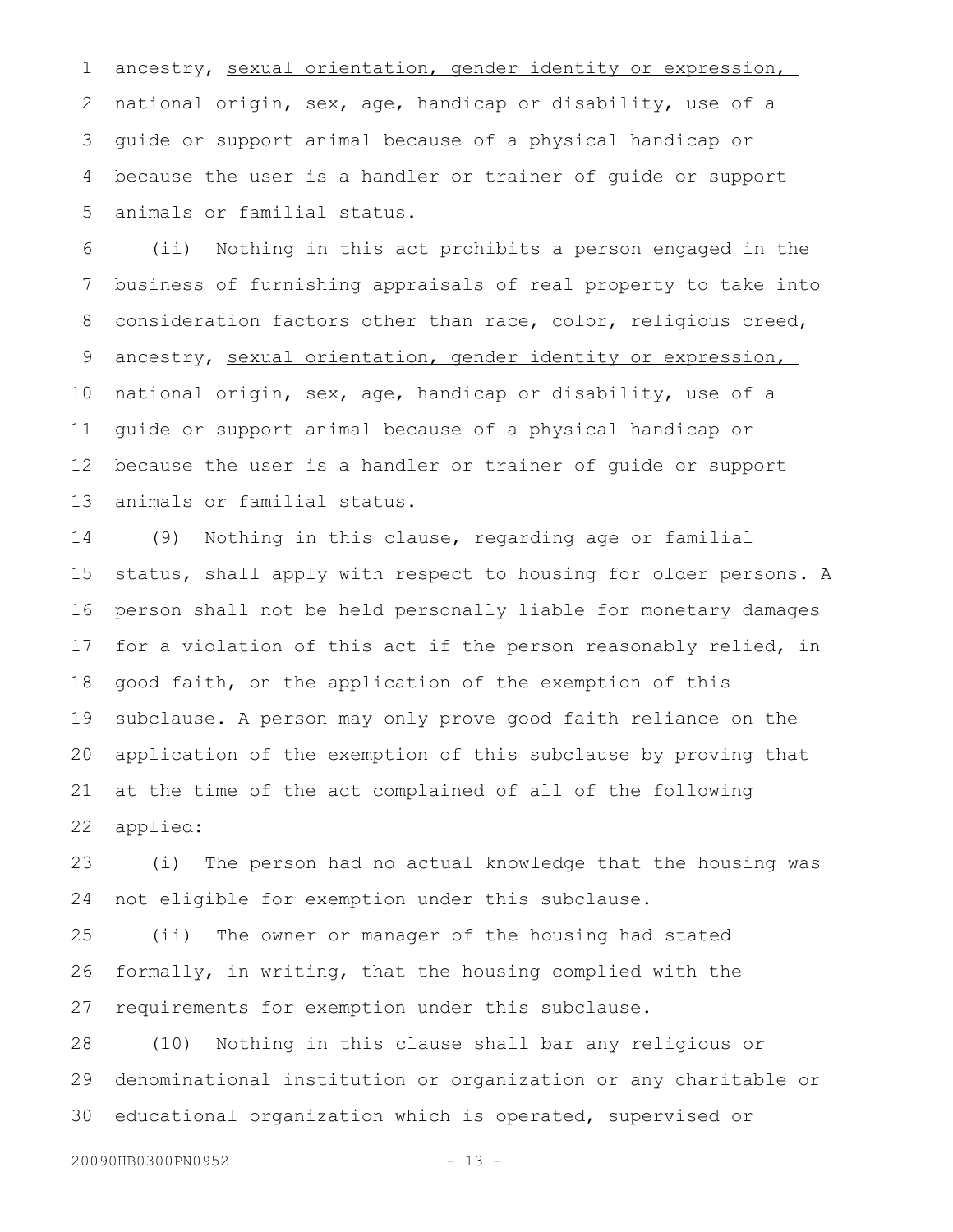controlled by or in connection with a religious organization or any bona fide private or fraternal organization from giving preference to persons of the same religion or denomination or to members of such private or fraternal organization or from making such selection as is calculated by such organization to promote the religious principles or the aims, purposes or fraternal principles for which it is established or maintained. Nor shall it apply to the rental of rooms in a landlord-occupied rooming house with a common entrance, nor with respect to discrimination based on sex, the advertising, rental or leasing of housing accommodations in a single-sex dormitory or rooms in one's personal residence in which common living areas are shared. (11) Nothing in this act limits the applicability of the Fair Housing Act and reasonable State or local restrictions on the maximum number of occupants permitted to occupy a dwelling or a reasonable restriction relating to health or safety standards or business necessity. Owners and managers of dwellings may develop and implement reasonable occupancy and safety standards based on factors such as the number and size of sleeping areas or bedrooms and the overall size of a dwelling unit so long as the standards do not violate the Fair Housing Act or State or local restrictions. 1 2 3 4 5 6 7 8 9 10 11 12 13 14 15 16 17 18 19 20 21 22

(i) For any person being the owner, lessee, proprietor, manager, superintendent, agent or employe of any public accommodation, resort or amusement to: 23 24 25

(1) Refuse, withhold from, or deny to any person because of his race, color, sex, religious creed, ancestry, sexual orientation, gender identity or expression, national origin, or handicap or disability, or to any person due to use of a guide or support animal because of the blindness, deafness or physical 26 27 28 29 30

20090HB0300PN0952 - 14 -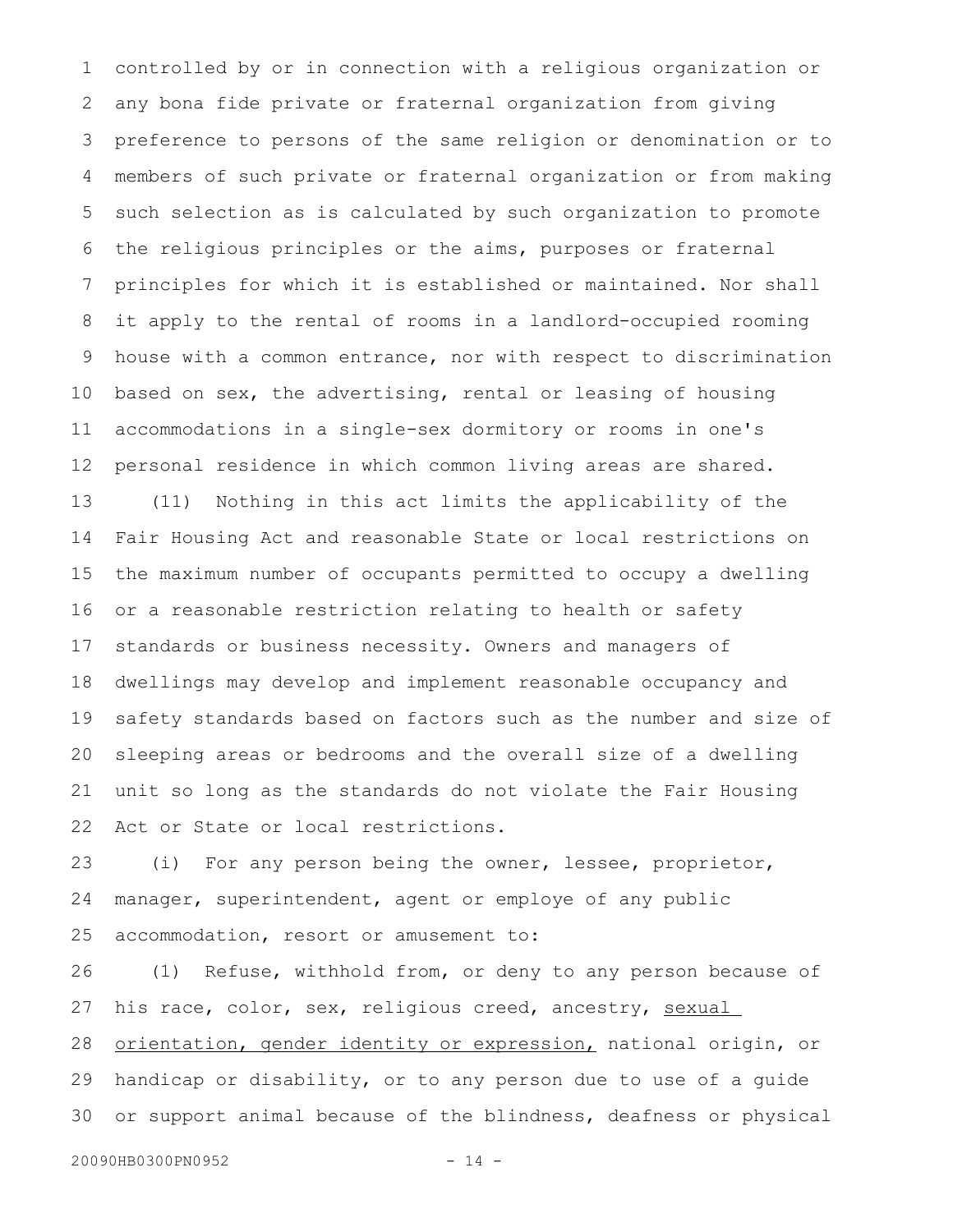handicap of the user or because the user is a handler or trainer of support or guide animals, either directly or indirectly, any of the accommodations, advantages, facilities or privileges of such public accommodation, resort or amusement. 1 2 3 4

(2) Publish, circulate, issue, display, post or mail, either directly or indirectly, any written or printed communication, notice or advertisement to the effect that any of the accommodations, advantages, facilities and privileges of any such place shall be refused, withheld from or denied to any person on account of race, color, religious creed, sex, ancestry, sexual orientation, gender identity or expression, national origin or handicap or disability, or to any person due to use of a guide or support animal because of the blindness, deafness or physical handicap of the user, or because the user is a handler or trainer of support or guide animals, or that the patronage or custom thereat of any person, belonging to or purporting to be of any particular race, color, religious creed, sex, ancestry, sexual orientation, gender identity or expression, national origin or handicap or disability, or to any person due to use of a guide or support animal because of the blindness, deafness or physical handicap of the user or because the user is a handler or trainer of support or guide animals, is 5 6 7 8 9 10 11 12 13 14 15 16 17 18 19 20 21 22

unwelcome, objectionable or not acceptable, desired or solicited. 23 24

(3) Exclude or otherwise deny equal goods, services, facilities, privileges, advantages, accommodations or other opportunities to a person because of the handicap or disability of an individual with whom the person is known to have a relationship or association. 25 26 27 28 29

(4) Construct, operate or otherwise make available such 30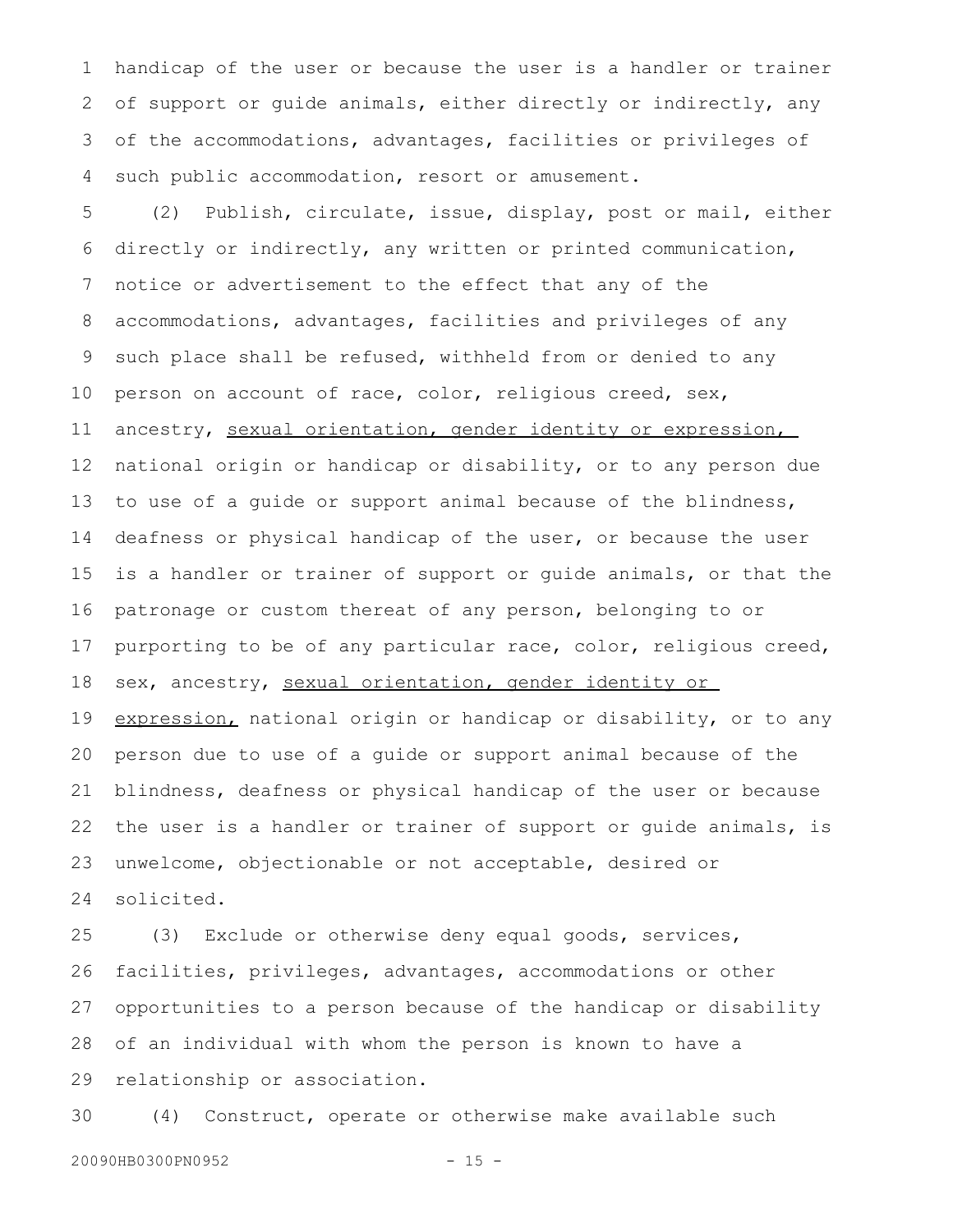place of public accommodation, resort or amusement which is not accessible. 1 2

\* \* \* 3

Section 4. Sections 5.3 and 7(i), (j), AND (k) of the act, amended December 20, 1991 (P.L.414, No.51), are amended to read: Section 5.3. Prohibition of Certain Real Estate Practices.-- It shall be an unlawful discriminatory practice for any person to: 4 5 6 7 8

 $\bm{\epsilon}$ 

(a) Induce, solicit or attempt to induce or solicit for commercial profit any listing, sale or transaction involving any housing accommodation or commercial property by representing that such housing accommodation or commercial property is within any neighborhood, community or area adjacent to any other area in which there reside, or do not reside, persons of a particular race, color, familial status, age, religious creed, ancestry, sexual orientation, gender identity or expression, sex, national origin, handicap or disability, or who are guide or support animal dependent. 9 10 11 12 13 14 15 16 17 18

(b) Discourage, or attempt to discourage, for commercial profit, the purchase or lease of any housing accommodation or commercial property by representing that such housing accommodation or commercial property is within any neighborhood, community or area adjacent to any other area in which there reside, or may in the future reside in increased or decreased numbers, persons of a particular race, color, familial status, age, religious creed, ancestry, sexual orientation, gender identity or expression, sex, national origin, handicap or disability, or who are guide or support animal dependent. (c) Misrepresent, create or distort a circumstance, condition or incident for the purpose of fostering the 19 20 21 22 23 24 25 26 27 28 29 30

20090HB0300PN0952 - 16 -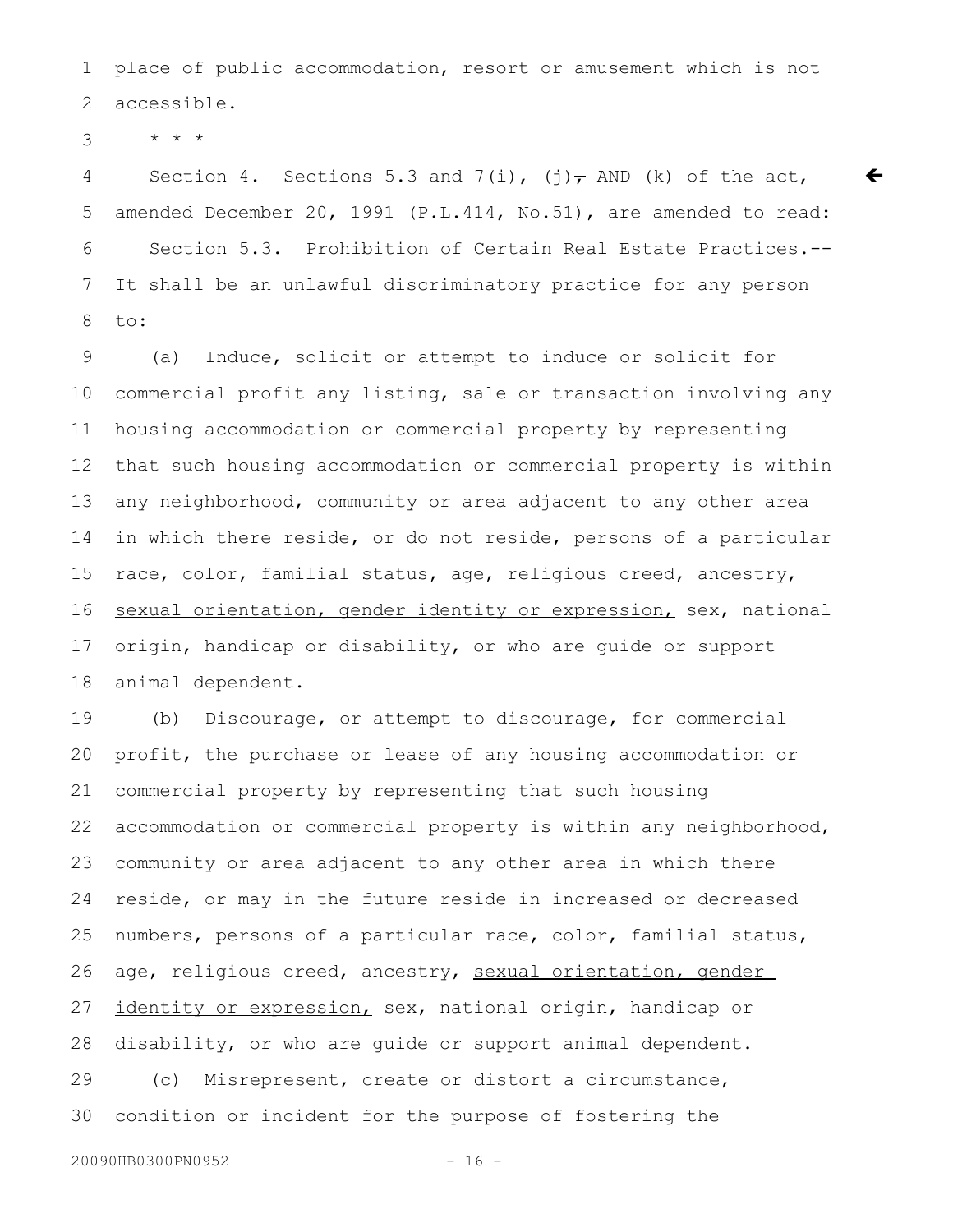impression or belief, on the part of any owner, occupant or prospective owner or occupant of any housing accommodation or commercial property, that such housing accommodation or commercial property is within any neighborhood, community or area adjacent to any other area which would be adversely impacted by the residence, or future increased or decreased residence, of persons of a particular race, color, familial status, age, religious creed, ancestry, sexual orientation, gender identity or expression, sex, national origin, handicap or disability, or who are guide or support animal dependent within such neighborhood, community or area. 1 2 3 4 5 6 7 8 9 10 11

(d) In any way misrepresent or otherwise misadvertise within a neighborhood or community, whether or not in writing, that any housing accommodation or commercial property within such neighborhood or community is available for inspection, sale, lease, sublease or other transfer, in any context where such misrepresentation or misadvertising would have the effect of fostering an impression or belief that there has been or will be an increase in real estate activity within such neighborhood or community due to the residence, or anticipated increased or decreased residence, of persons of a particular race, color, familial status, age, religious creed, ancestry, sexual orientation, gender identity or expression, sex, national origin, handicap or disability, or the use of a guide or support animal because of the blindness, deafness or physical handicap of the user. 12 13 14 15 16 17 18 19 20 21 22 23 24 25 26

Section 7. Powers and Duties of the Commission.--The Commission shall have the following powers and duties: \* \* \* 27 28 29

(i) To create such advisory agencies and conciliation 20090HB0300PN0952 - 17 -30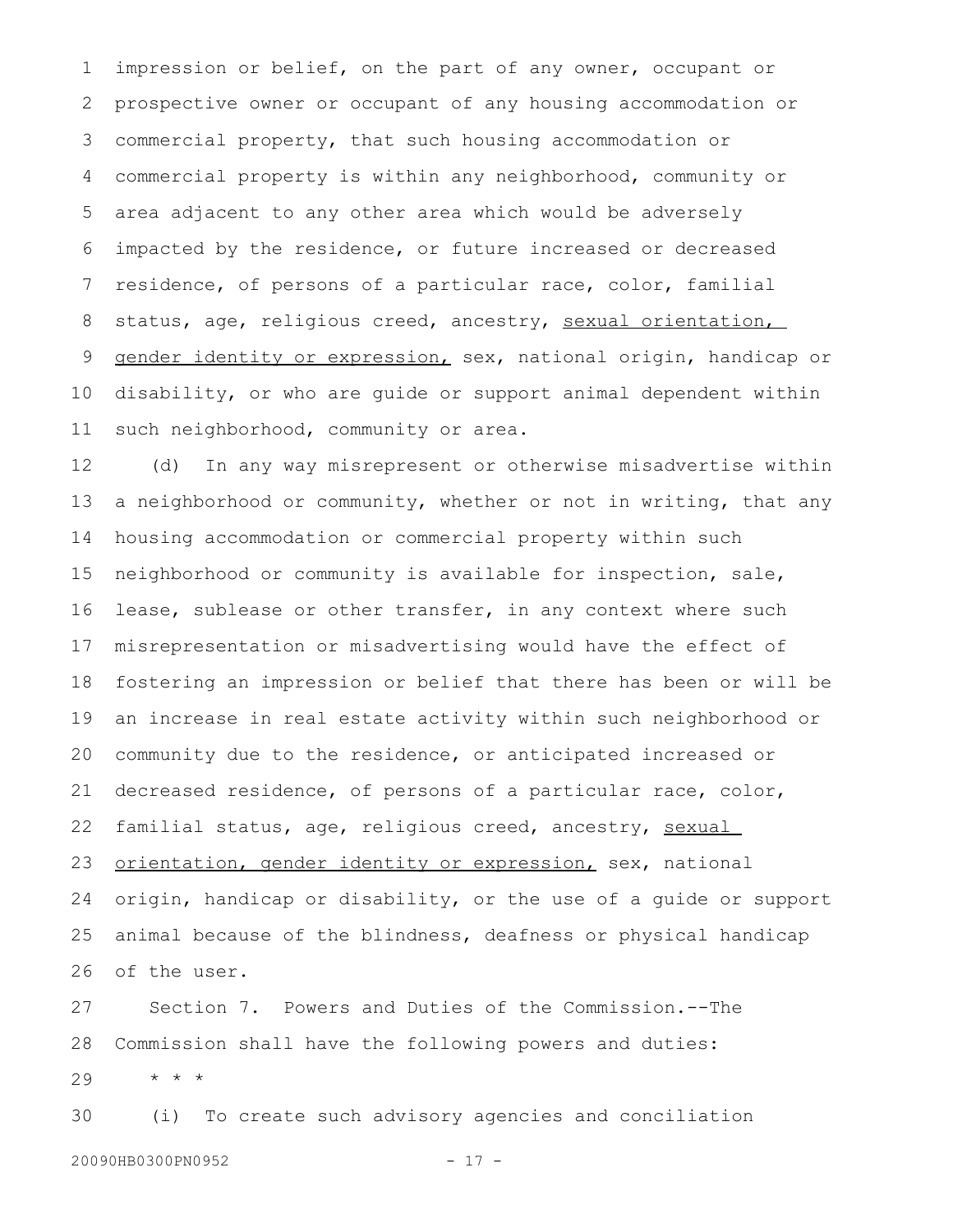councils, local or state-wide, as will aid in effectuating the purposes of this act. The Commission may itself or it may empower these agencies and councils to (1) study the problems of discrimination in all or specific fields of human relationships when based on race, color, familial status, religious creed, ancestry, sexual orientation, gender identity or expression, age, sex, national origin or handicap or disability, and (2) foster, through community effort or otherwise, good will among the groups and elements of the population of the State. Such agencies and councils may make recommendations to the Commission for the development of policies and procedure in general. Advisory agencies and conciliation councils created by the Commission shall be composed of representative citizens, serving without pay, but the Commission may make provision for technical and clerical assistance to such agencies and councils, and for the payment of the expenses of such assistance. 1 2 3 4 5 6 7 8 9 10 11 12 13 14 15 16

(j) To issue such publications and such results of investigations and research as, in its judgment, will tend to promote good will and minimize or eliminate discrimination because of race, color, familial status, religious creed, ancestry, sexual orientation, gender identity or expression, age, sex, national origin or handicap or disability. 17 18 19 20 21 22

(k) To submit an annual report for each fiscal year by the following March 31 to the General Assembly, the Labor and Industry Committee of the Senate and the State Government Committee of the House of Representatives and the Governor describing in detail the types of complaints received, the investigations, status of cases, Commission action which has been taken, how many were found to have probable cause, how many were resolved by public hearing and the length of time from the 23 24 25 26 27 28 29 30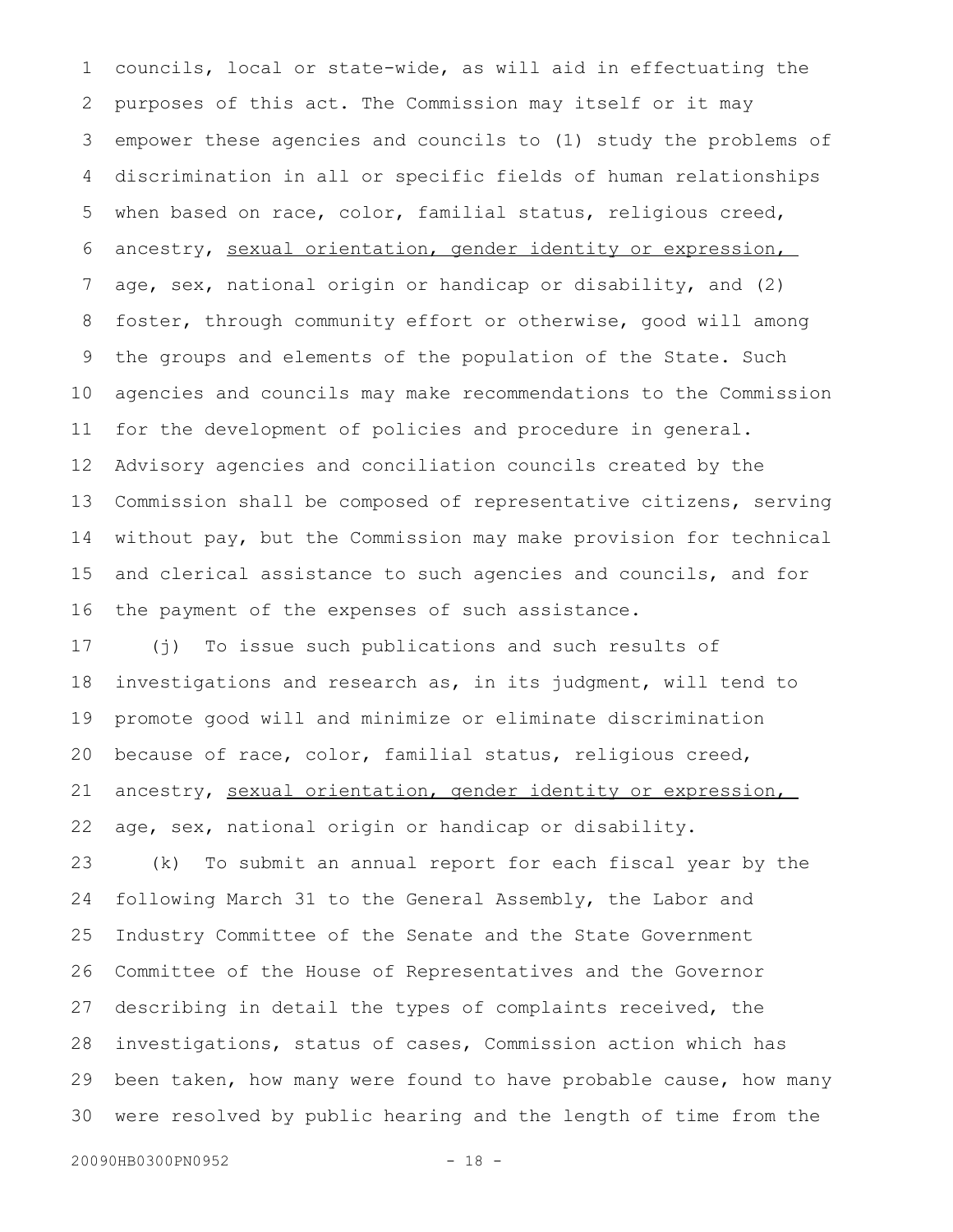initial complaint to final Commission resolution. It shall also contain recommendations for such further legislation concerning abuses and discrimination because of race, color, familial status, religious creed, ancestry, sexual orientation, gender identity or expression, national origin, age, sex, handicap or disability or the use of a guide or support animal because of the blindness, deafness or physical handicap of the user or because the user is a handler or trainer of support or guide animals, as may be desirable. 1 2 3 4 5 6 7 8 9

\* \* \* 10

Section 5. Section 8 of the act, amended July 12, 1996 (P.L.684, No.117), is amended to read: 11 12

Section 8. Educational Program.--The Commission, in cooperation with the Department of Education, is authorized to recommend a multicultural educational program, designed for the students of the schools in this Commonwealth and for all other residents thereof, with emphasis on foreign cultural and language studies, as well as on the basic shared precepts and principles of United States culture, in order to promote cultural understanding and appreciation and to further good will among all persons, without regard to race, color, familial status, religious creed, ancestry, sexual orientation, gender identity or expression, age, sex, national origin, handicap or disability. 13 14 15 16 17 18 19 20 21 22 23 24

Section 6. Section 12(b) of the act, amended December 20, 1991 (P.L.414, No.51), is amended to read: 25 26

Section 12. Construction and Exclusiveness of Remedy.-- \* \* \* 27 28

(b) Except as provided in subsection (c), nothing contained in this act shall be deemed to repeal or supersede any of the 29 30